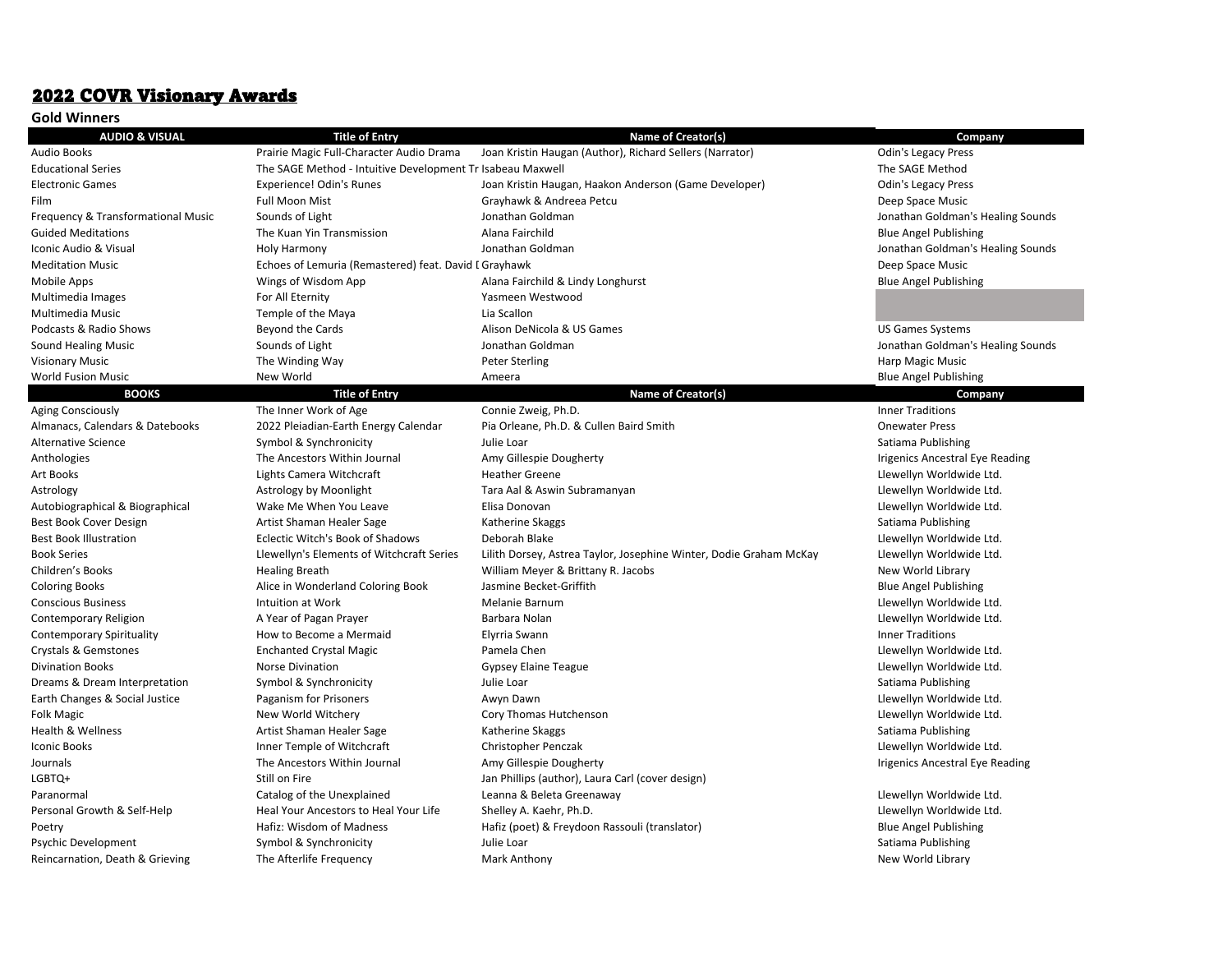| Rising to the Challenge                | Sit Down to Rise Up                    | Shelly Tygielski                                                                | New World Library                      |
|----------------------------------------|----------------------------------------|---------------------------------------------------------------------------------|----------------------------------------|
| Sacred Space                           | Home of Power ~ Life of Light          | Jill Mattson                                                                    | Wings of Light                         |
| Shamanism & Paganism                   | Wisdom of the Natural World            | Granddaughter Crow                                                              | Llewellyn Worldwide Ltd.               |
| <b>Tarot Books</b>                     | The Magic of Tarot                     | Sasha Graham                                                                    | Llewellyn Worldwide Ltd.               |
| <b>Teen Books</b>                      | The River Troll                        | Rich Théroux                                                                    | Durvile & UpRoute Books                |
| <b>Visionary Fiction</b>               | The Hidden Abbey                       | Jodine Turner                                                                   | <b>Avalon Publishing</b>               |
| Visionary Non-fiction                  | <b>Enchanted Worlds</b>                | Amy Zerner & Monte Farber                                                       | Red Feather Mind, Body, Spirit         |
| Wicca, Witchcraft & Magick Books       | Four Elements of the Wise              | Ivo Dominguez Jr.                                                               | Red Wheel/Weiser LLC                   |
| World Spirituality                     | Artist Shaman Healer Sage              | Katherine Skaggs                                                                | Satiama Publishing                     |
| <b>JEWELRY</b>                         | <b>Title of Entry</b>                  | Name of Creator(s)                                                              | Company                                |
| Iconic Jewelry                         | SoulPhoenix                            | Michelle & Roger Welch                                                          | SoulTopia LLC                          |
| Jewelry with Stones                    | Moondust Glow Aura Quartz Necklace     | Chakuna Machi Asa                                                               | 4 Directions Records                   |
| Visionary Jewelry                      | SoulPoseidon                           | Michelle & Roger Welch                                                          | SoulTopia LLC                          |
| <b>PRODUCTS</b>                        | <b>Title of Entry</b>                  | Name of Creator(s)                                                              | Company                                |
| Aroma Products                         | <b>Focus Condition Candle</b>          | <b>Polaris Rising</b>                                                           | <b>Hearthside Candles &amp; Curios</b> |
| <b>Divination Products</b>             | Tabula Mortem                          | Judas Knight & Jerome VanDyke, Marianne Palmer (designer)                       | <b>US Games Inc</b>                    |
| Dreams & Dream Interpretation Products | Dreamscape Oracle                      | <b>Matt Hughes</b>                                                              | <b>US Games Inc.</b>                   |
| Home Décor, Clothing & Textile         | Silent Grief                           | Yasmeen Westwood                                                                |                                        |
| <b>Iconic Products</b>                 | <b>Rainbow Warrior Activation Deck</b> | Tracee Dunblazier & Justine Serebrin                                            | GoTracee Publishing                    |
| Inspirational & Transformational       | When My Soul Whispered                 | Melissa Selvaggio & Jess O'Connor (artist)                                      | US Games Inc                           |
| <b>Instructional Products</b>          | Twin Flame Ascension Oracle Deck       | Dr. Harmony & Tatiana Hassan (artist)                                           | US Games Inc                           |
| <b>Manifestation Products</b>          | Genie In a Bottle Oil                  | Mama Kiki                                                                       | Mama Kiki's Apothecary                 |
| <b>Oracle Card Decks</b>               | Hummingbird Wisdom Oracle Cards        | Ellen Valladares & Yasmeen Westwood (illustrator)                               | Red Feather Mind, Body, Spirit         |
| <b>Personal Products</b>               | <b>Mindful Beauty Cards</b>            | Dr. Debbie Palmer with Valerie Latona                                           | Dr. Palmer's LLC                       |
| <b>Print Magazines</b>                 | Retailing Insight Magazine             | Roberta Gazzarolle                                                              | New Way Publishing                     |
| <b>Tabletop Games</b>                  | Tabula Mortem                          | Judas Knight & Jerome VanDyke, Marianne Palmer (designer)                       | US Games Inc                           |
| <b>Tarot Card Decks</b>                | Nature Spirit Tarot                    | Jean Marie Herzel                                                               | <b>Inner Traditions</b>                |
| <b>Visionary Products</b>              | Infinite Wisdom of the Chakras         | Alison DeNicola & Dhira Lawrence (artist)                                       | <b>US Games Inc</b>                    |
| <b>Wisdom Card Decks</b>               | <b>Gentle Creatures Wisdom Deck</b>    | Dan May & Arwen Lynch-Poe                                                       | <b>US Games Inc.</b>                   |
| <b>Silver Winners</b>                  |                                        |                                                                                 |                                        |
| <b>AUDIO &amp; VISUAL</b>              | <b>Title of Entry</b>                  | Name of Creator(s)                                                              | Company                                |
| <b>Audio Books</b>                     | Chasia's Enchantment                   | Hilda Chasia Smith                                                              | Durvile & UpRoute Books                |
| Film                                   | The Way of Miracles                    | Mark Mincolla, Ph.D. (producer), Christina Vircillo Bresson (director & writer) | Beyond Words Publishing                |
| Frequency & Transformational Music     | Divine Invocations                     | Jill Mattson                                                                    | Wings of Light                         |
| <b>Guided Meditations</b>              | Divine Oneness Video Meditation        | Charles Mahood (video editor), Rev. Anne Anokangas (writer, voice)              | Unity Worldwide Headquarters           |
| Iconic Audio & Visual                  | Oceanus                                | Seay & Andreea Petcu                                                            | <b>Tuscan Sun Music</b>                |
| Multimedia Music                       | Auroral Magic (Official Music Video)   | Chakuna Machi Asa                                                               | 4 Directions Records                   |
| Podcasts & Radio Shows                 | The Dream Diva Podcast                 |                                                                                 |                                        |
|                                        |                                        | Kelly E. Keough                                                                 |                                        |
| Sound Healing Music                    | Hummingbird - 2002                     | Randy Copus, Pam Copus & Sarah Copus                                            | myndstream                             |
| <b>Visionary Music</b>                 | Return of the Star Elders              | Lia Scallon                                                                     |                                        |
| <b>BOOKS</b>                           | <b>Title of Entry</b><br>Love After 50 | Name of Creator(s)<br>Francine Russo                                            | Company<br>Simon & Schuster            |
| <b>Aging Consciously</b>               |                                        |                                                                                 |                                        |
| Anthologies                            | <b>Empowered Self-Care</b>             | Aeriol Ascher, et al.                                                           | BodyMindSoul.TV & Media Network        |
| Autobiographical & Biographical        | How Witchcraft Saved My Life           | Vincent Higganbotham                                                            | Llewellyn Worldwide Ltd.               |
| Best Book Cover Design                 | Tarot by the Moon                      | Victoria Constantino                                                            | Llewellyn Worldwide Ltd.               |
| <b>Best Book Illustration</b>          | Artist Shaman Healer Sage              | Katherine Skaggs                                                                | Satiama Publishing                     |
| <b>Book Series</b>                     | Wisdom from the Stars Trilogy          | Pia Orleane, Ph.D. & Cullen Baird Smith                                         | <b>Onewater Press</b>                  |
| Children's Books                       | The Changing Story                     | Ahriana Platten (author) & April Lavely-Robinson (illustrator)                  | asoulfullworld.com                     |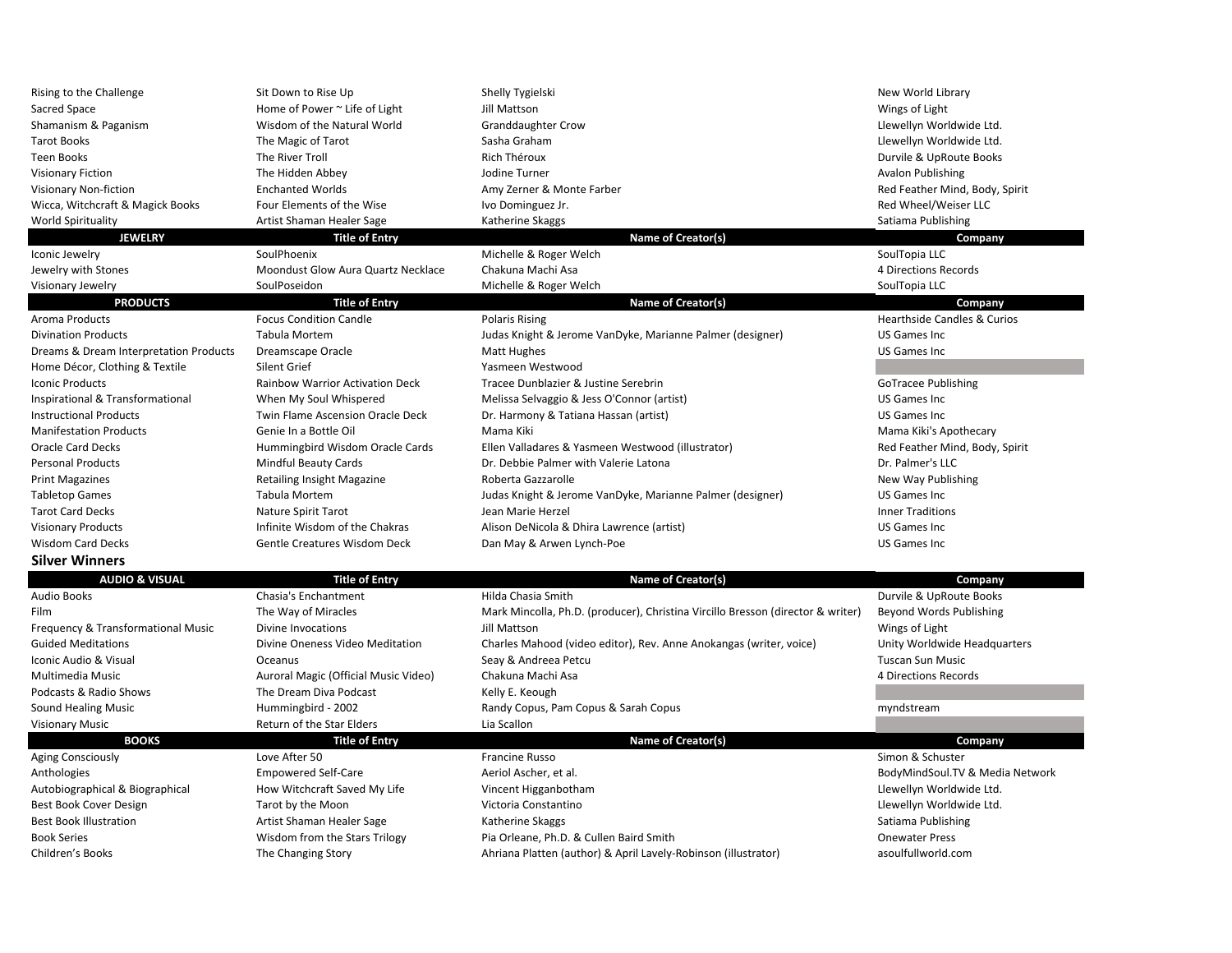| <b>Coloring Books</b>            | Worthy of Wonder                                                              | Kaitlin Osman (writing) & Laura Carl (design) |                    | Unity Worldwide Headquarters    |
|----------------------------------|-------------------------------------------------------------------------------|-----------------------------------------------|--------------------|---------------------------------|
| <b>Conscious Business</b>        | Expand the Power of Your Subconscious Min(C. James Jensen & Dr. Joseph Murphy |                                               |                    | Beyond Words Publishing         |
| Contemporary Religion            | The Golden Force                                                              | Dr. Earl W. Blighton                          |                    | Holy Order of MANS              |
| <b>Contemporary Spirituality</b> | The ZaZar Transmissions                                                       | Marilyn Gewacke, Ph.D.                        |                    | <b>Luminous Moon Press</b>      |
| Crystals & Gemstones             | How to Meditate with Crystals                                                 | Jolie Demarco                                 |                    | Llewellyn Worldwide Ltd.        |
| <b>Divination Books</b>          | 333 Oracle of Heart Wisdom                                                    | Alana Fairchild                               |                    | <b>Blue Angel Publishing</b>    |
| Folk Magic                       | Ozark Folk Magic                                                              | <b>Brandon Weston</b>                         |                    | Llewellyn Worldwide Ltd.        |
| Health & Wellness                | <b>Energy Healing for Empaths</b>                                             | Lisa Campion                                  |                    | New Harbinger Publications      |
| Iconic Books                     | Encyclopedia of Tarot                                                         | Stuart Kaplan                                 |                    | US Games Inc                    |
| Journals                         | Empowered Self-Care Journal                                                   | Aeriol Ascher, et al.                         |                    | BodyMindSoul.TV & Media Network |
| Personal Growth & Self-Help      | Be Your Own Medical Intuitive                                                 | Tina Zion                                     |                    |                                 |
| Poetry                           | A Speckled Stone                                                              | Karen L. Stuth                                |                    | Satiama Publishing              |
| Psychic Development              | Meditations for Psychic Development                                           | Chanda Parkinson                              |                    | Llewellyn Worldwide Ltd.        |
| Reincarnation, Death & Grieving  | Do I Have to Wear Black?                                                      | Mortellus                                     |                    | Llewellyn Worldwide Ltd.        |
| Rising to the Challenge          | <b>Black Magic</b>                                                            | <b>Chad Sanders</b>                           |                    | Simon & Schuster                |
| Shamanism & Paganism             | Artist Shaman Healer Sage                                                     | Katherine Skaggs                              |                    | Satiama Publishing              |
| <b>Tarot Books</b>               | Tarot by the Moon                                                             | Victoria Constantino                          |                    | Llewellyn Worldwide Ltd.        |
| <b>Visionary Fiction</b>         | Exit Plan and other Short Stories                                             | Pia Orleane, Ph.D.                            |                    | <b>Onewater Press</b>           |
| Visionary Non-fiction            | The Music Therapy Studio                                                      | Rick Soshensky                                |                    |                                 |
| Wicca, Witchcraft & Magick       | The Witch's Path                                                              | Thorn Mooney                                  |                    | Llewellyn Worldwide Ltd.        |
| World Spirituality               | Llewellyn's Little Book of the Day of the Dead Jaime Girones                  |                                               |                    | Llewellyn Worldwide Ltd.        |
| <b>JEWELRY</b>                   | <b>Title of Entry</b>                                                         |                                               | Name of Creator(s) | Company                         |

|                                  | ----------                            |                                                          | ------                                 |
|----------------------------------|---------------------------------------|----------------------------------------------------------|----------------------------------------|
| Jewelry with Stones              | Power Ring                            | Tracee Dunblazier                                        | <b>Dunblazier Arts</b>                 |
| <b>PRODUCTS</b>                  | <b>Title of Entry</b>                 | Name of Creator(s)                                       | Company                                |
| Home Décor, Clothing & Textile   | Cats, Coffee & Conjure T-Shirt        | <b>Hearthside Candles &amp; Curios</b>                   |                                        |
| <b>Iconic Products</b>           | <b>Archangel Blessings</b>            | Evelyn Mulders                                           | Sound Essence Vibrational Remedies Inc |
| Inspirational & Transformational | Soular Initiation                     | Rev. Stephanie Red Feather, Ph.D.                        | <b>Blue Star Temple</b>                |
| <b>Instructional Products</b>    | Mindful Beauty Cards                  | Dr. Debbie Palmer with Valerie Latona                    | Dr. Palmer's LLC                       |
| <b>Manifestation Products</b>    | John The Conqueror Oil                | Roger Welch                                              | SoulTopia LLC                          |
| <b>Oracle Card Decks</b>         | Winterseer Animal Oracle              | Siolo Thompson                                           | Llewellyn Worldwide Ltd.               |
| <b>Tabletop Games</b>            | Paws of Wisdom Jigsaw Puzzle          | Laura Carl (design) & Kaitlin Osman (writing)            | Unity Worldwide Headquarters           |
| <b>Tarot Card Decks</b>          | Dreams of Gaia Tarot - Pocket Edition | Ravynne Phelan                                           | <b>Blue Angel Publishing</b>           |
| <b>Visionary Products</b>        | <b>Astrology Fundamentals</b>         | Nicole Garceau (author) & Saphira Stone (graphic design) | Co-Creating Today Inc.                 |
| <b>Wisdom Card Decks</b>         | Wisdom of the Buddha Mindfulness Deck | <b>Matthew Smith</b>                                     | Beyond Words Publishing                |
|                                  |                                       |                                                          |                                        |

**Bronze Winners**

| <b>AUDIO &amp; VISUAL</b>          | <b>Title of Entry</b>                                   | Name of Creator(s)                                                                                         | <b>Company</b>                                         |
|------------------------------------|---------------------------------------------------------|------------------------------------------------------------------------------------------------------------|--------------------------------------------------------|
| Frequency & Transformational Music | White Light Frequencies                                 | Alana Fairchild                                                                                            | <b>Blue Angel Publishing</b>                           |
| <b>Guided Meditations</b>          | <b>Heart Wisdom Meditation</b>                          | Jennifer Manning Plassnig                                                                                  |                                                        |
| Iconic Audio & Visual              | <b>Beautiful Earth</b>                                  | Seay & Andreea Petcu                                                                                       | Tuscan Sun Music                                       |
| Multimedia Music                   | Anointment of the Priestess                             | Grayhawk & Andreea Petcu                                                                                   | Deep Space Music                                       |
| Podcasts & Radio Shows             | Dare to Dream Podcast                                   | Debbi Dachinger                                                                                            | Dare To Dream: Knock Out Training Programs and Podcast |
| <b>Visionary Music</b>             | The Grand Piano Spa                                     | Darlene Koldenhoven                                                                                        | <b>TImeArt Recordings</b>                              |
| <b>BOOKS</b>                       | <b>Title of Entry</b>                                   | Name of Creator(s)                                                                                         | <b>Company</b>                                         |
| Anthologies                        | Channeled Human Wisdom for Modern Time Francesca Thoman |                                                                                                            | <b>Empowered Whole Being Press</b>                     |
| Autobiographical & Biographical    | The Necktie and the Jaguar                              | Carl Greer                                                                                                 |                                                        |
| Best Book Cover Design             | Shadowed Soul                                           | Melissa Jennewein (author), Michael K Ireland (editor), Daniel Gonzalez (cover il Soul Curiosity Press LLC |                                                        |
| <b>Book Series</b>                 | Llewellyn's Little Books Series                         | Melanie Marquis, Jaime Girones, Jason Mankey, Shawn MacKenzie                                              | Llewellyn Worldwide Ltd.                               |
| Contemporary Religion              | How God Works                                           | David DeSteno                                                                                              | Simon & Schuster                                       |